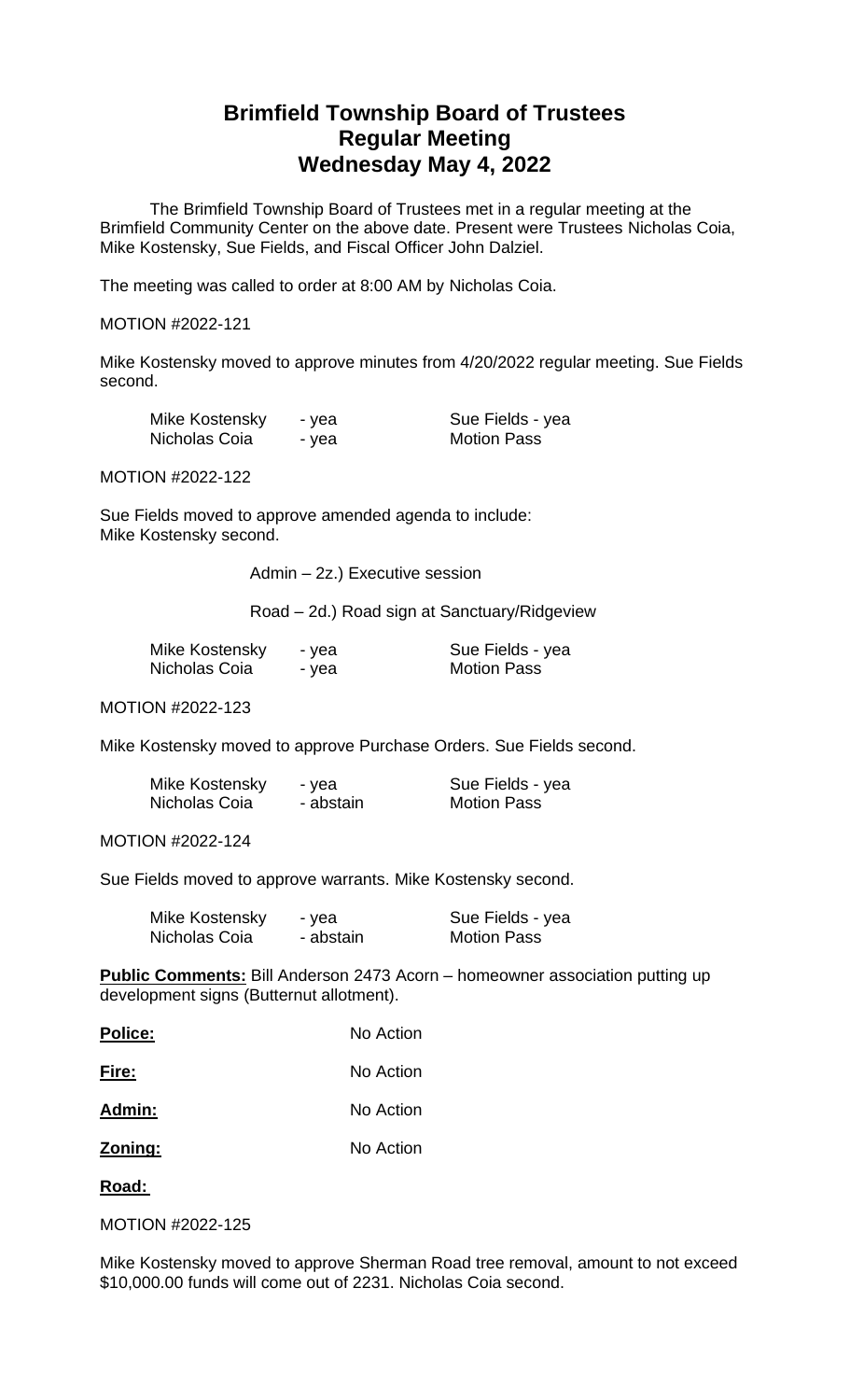| Mike Kostensky | - yea |
|----------------|-------|
| Nicholas Coia  | - yea |

Sue Fields - yea Motion Pass

MOTION #2022-126

Mike Kostensky moved to hire part-time road crew worker Joshua Plona Jr. until the end of summer, 9/30/2022 at the latest. Nicholas Coia second.

| Mike Kostensky | - yea | Sue Fields - yea   |
|----------------|-------|--------------------|
| Nicholas Coia  | - yea | <b>Motion Pass</b> |

MOTION #2022-127

Mike Kostensky moved to send a violation for illegal dumping at Cranberry Creek to Wojno Development Company. Nicholas Coia second.

| Mike Kostensky | - yea | Sue Fields - yea   |
|----------------|-------|--------------------|
| Nicholas Coia  | - yea | <b>Motion Pass</b> |

MOTION #2022-128

Nicholas Coia moved to have the Brimfield Road Department work with the Portage County Engineer to evaluate the intersection of Sanctuary/Ridgeview to determine the placement of a 3-way stop sign. Mike Kostensky second.

| Mike Kostensky | - yea | Sue Fields - yea   |
|----------------|-------|--------------------|
| Nicholas Coia  | - yea | <b>Motion Pass</b> |

#### **Zoning:**

MOTION #2022-129

Nicholas Coia moved to accept the Portage Development Board Tax Incentive Review Council annual meeting minutes. Sue Fields second.

| Mike Kostensky | - vea | Sue Fields - yea   |
|----------------|-------|--------------------|
| Nicholas Coia  | - yea | <b>Motion Pass</b> |

Parks: No Action

### **Cemetery:**

MOTION #2022-130

Sue Fields moved to accept the new cemetery fee schedule date 5/4/2022. Nicholas Coia second.

| Mike Kostensky | - yea | Sue Fields - yea   |
|----------------|-------|--------------------|
| Nicholas Coia  | - yea | <b>Motion Pass</b> |

# **Fiscal Office:**

MOTION #2022-131

Nicholas Coia moved to request a hearing at the Oho Division of Liquor Control for the Aldi INC Ohio new C license.

| Mike Kostensky | - no | Sue Fields - no    |
|----------------|------|--------------------|
| Nicholas Coia  | - no | <b>Motion Fail</b> |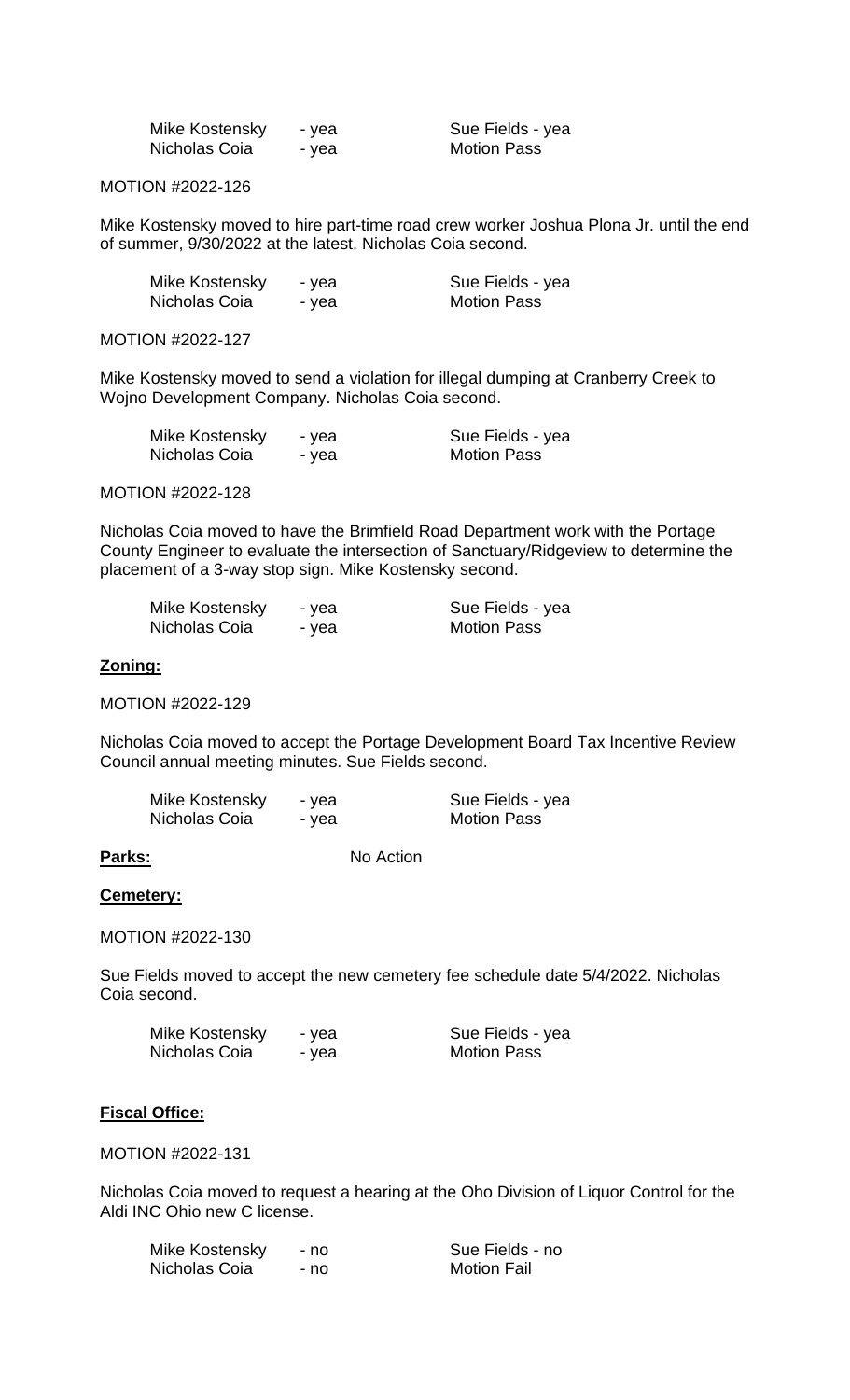## **MOTION #2022-132 FOR EXECUTIVE SESSION BRIMFIELD TOWNSHIP BOARD OF TRUSTEES**

This date, May 4, 2022, Trustee Nicholas Coia moved to convene in executive session, pursuant to Ohio Revised Code Section 121.22(G), for the purpose of considering the following matters at 9:20 AM:

A check mark must be placed next to the applicable section(s):

- $\Box$  (1) To consider the:
	- X appointment,
	- ☐ employment,
	- $\square$  dismissal,
	- $\square$  discipline,
	- ☐ promotion,
	- □ demotion,
	- ☐ or compensation of a public employee or official,

☐ or the investigation of charges or complaints against a public employee, official, licensee, or regulated individual, unless the public employee, official, licensee, or regulated individual requests a public hearing.

Except as otherwise provided by law, no public body shall hold an executive session for the discipline of an elected official for conduct related to the performance of the elected official's official duties or for the elected official's removal from office. If a public body holds an executive session pursuant to division  $(G)(1)$  of this section, the motion and vote to hold that executive session shall state which one or more of the approved purposes listed in division (G)(1) of this section are the purposes for which the executive session is to be held but need not include the name of any person to be considered at the meeting.

Additional Comments (if applicable) \_\_\_\_\_\_\_\_\_\_\_\_\_\_\_\_\_\_\_\_\_\_\_\_\_\_\_\_\_\_\_\_\_\_\_\_\_\_\_\_\_\_\_\_\_\_\_\_

 $\Box$  (2) To consider the purchase of property for public purposes, or for the sale of property at competitive bidding, if premature disclosure of information would give an unfair competitive or bargaining advantage to a person whose personal, private interest is averse to the general public interest. No member of a public body shall use division (G)(2) of this section as a subterfuge for providing covert information to prospective buyers or sellers. A purchase or sale of public property is void if the seller or buyer of the public property has received covert information from a member of a public body that has not been disclosed to the general public in sufficient time for other prospective buyers and sellers to prepare and submit offers.

\_\_\_\_\_\_\_\_\_\_\_\_\_\_\_\_\_\_\_\_\_\_\_\_\_\_\_\_\_\_\_\_\_\_\_\_\_\_\_\_\_\_\_\_\_\_\_\_\_\_\_\_\_\_\_\_\_\_\_\_\_\_\_\_\_\_\_\_\_\_\_\_\_\_\_\_\_\_

If the minutes of the public body show that all meetings and deliberations of the public body have been conducted in compliance with this section, any instrument executed by the public body purporting to convey, lease, or otherwise dispose of any right, title, or interest in any public property shall be conclusively presumed to have been executed in compliance with this section insofar as title or other interest of any bona fide purchasers, lessees, or transferees of the property is concerned.

Additional Comments (if applicable) \_\_\_\_\_\_\_\_\_\_\_\_\_\_\_\_\_\_\_\_\_\_\_\_\_\_\_\_\_\_\_\_\_\_\_\_\_\_\_\_\_\_\_\_\_\_\_\_

 $\Box$  (3) Conferences with an attorney for the public body concerning disputes involving the public body that are the subject of pending or imminent court action.

\_\_\_\_\_\_\_\_\_\_\_\_\_\_\_\_\_\_\_\_\_\_\_\_\_\_\_\_\_\_\_\_\_\_\_\_\_\_\_\_\_\_\_\_\_\_\_\_\_\_\_\_\_\_\_\_\_\_\_\_\_\_\_\_\_\_\_\_\_\_\_\_\_\_\_\_\_\_

Additional Comments (if applicable) \_\_\_\_\_\_\_\_\_\_\_\_\_\_\_\_\_\_\_\_\_\_\_\_\_\_\_\_\_\_\_\_\_\_\_\_\_\_\_\_\_\_\_\_\_\_\_\_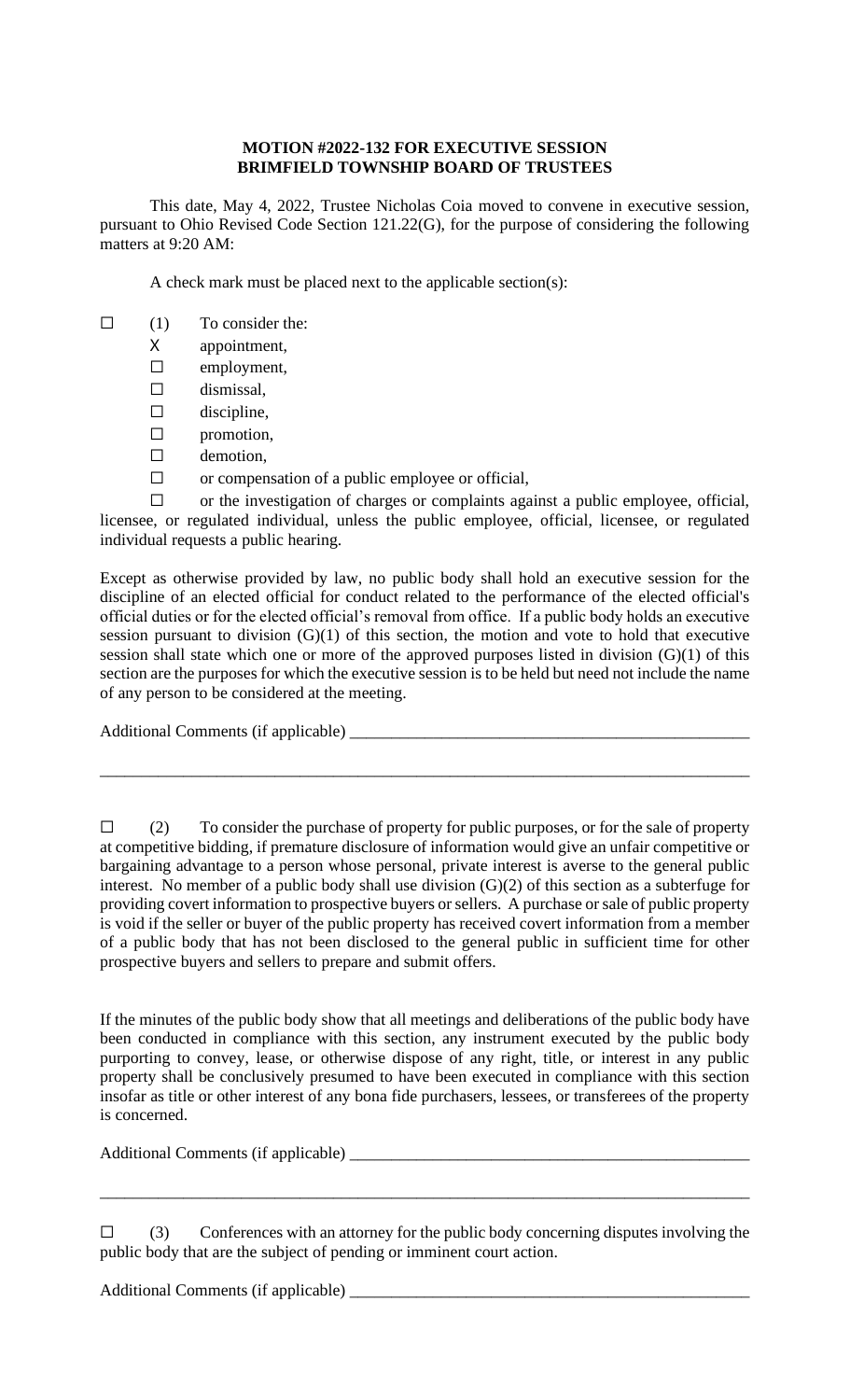$\Box$  (4) Preparing for, conducting, or reviewing negotiations or bargaining sessions with public employees concerning their compensation or other terms and conditions of their employment.

\_\_\_\_\_\_\_\_\_\_\_\_\_\_\_\_\_\_\_\_\_\_\_\_\_\_\_\_\_\_\_\_\_\_\_\_\_\_\_\_\_\_\_\_\_\_\_\_\_\_\_\_\_\_\_\_\_\_\_\_\_\_\_\_\_\_\_\_\_\_\_\_\_\_\_\_\_\_

Additional Comments (if applicable) \_\_\_\_\_\_\_\_\_\_\_\_\_\_\_\_\_\_\_\_\_\_\_\_\_\_\_\_\_\_\_\_\_\_\_\_\_\_\_\_\_\_\_\_\_\_\_\_

 $\square$  (5) Matters required to be kept confidential by federal law or regulations or state statutes.

\_\_\_\_\_\_\_\_\_\_\_\_\_\_\_\_\_\_\_\_\_\_\_\_\_\_\_\_\_\_\_\_\_\_\_\_\_\_\_\_\_\_\_\_\_\_\_\_\_\_\_\_\_\_\_\_\_\_\_\_\_\_\_\_\_\_\_\_\_\_\_\_\_\_\_\_\_\_

Additional Comments (if applicable) \_\_\_\_\_\_\_\_\_\_\_\_\_\_\_\_\_\_\_\_\_\_\_\_\_\_\_\_\_\_\_\_\_\_\_\_\_\_\_\_\_\_\_\_\_\_\_\_

☐ (6) Details relative to the security arrangements and emergency response protocols for a public body or a public office, if disclosure of the matters discussed could reasonably be expected to jeopardize the security of the public body or public office.

\_\_\_\_\_\_\_\_\_\_\_\_\_\_\_\_\_\_\_\_\_\_\_\_\_\_\_\_\_\_\_\_\_\_\_\_\_\_\_\_\_\_\_\_\_\_\_\_\_\_\_\_\_\_\_\_\_\_\_\_\_\_\_\_\_\_\_\_\_\_\_\_\_\_\_\_\_\_

\_\_\_\_\_\_\_\_\_\_\_\_\_\_\_\_\_\_\_\_\_\_\_\_\_\_\_\_\_\_\_\_\_\_\_\_\_\_\_\_\_\_\_\_\_\_\_\_\_\_\_\_\_\_\_\_\_\_\_\_\_\_\_\_\_\_\_\_\_\_\_\_\_\_\_\_\_\_

Additional Comments (if applicable) \_

 $\Box$  (7) To consider confidential information related to the marketing plans, specific business strategy, production techniques, trade secrets, or personal financial statements of an applicant for economic development assistance, or to negotiations with other political subdivisions respecting requests for economic development assistance, provided that both of the following conditions apply:

(a) The information is directly related to a request for economic development assistance that is to be provided or administered under any provision of Chapter 715., 725., 1724., or 1728. or sections 701.07, 3735.67 to 3735.70, 5709.40 to 5709.43, 5709.61 to 5709.69, 5709.73 to 5709.75, or 5709.77 to 5709.81 of the Revised Code, or that involves public infrastructure improvements or the extension of utility services that are directly related to an economic development project.

(b) A unanimous quorum of the public body determines, by a roll call vote, that the executive session is necessary to protect the interests of the applicant or the possible investment or expenditure of public funds to be made in connection with the economic development project.

The motion was seconded by Trustee Mike Kostensky.

| Roll Call Vote: | Trustee | Nicholas Coia  | Yea |
|-----------------|---------|----------------|-----|
|                 | Trustee | Mike Kostensky | Yea |
|                 | Trustee | Sue Field      | Yea |

#### **MOTION #2022-133 FOR EXECUTIVE SESSION BRIMFIELD TOWNSHIP BOARD OF TRUSTEES**

This date, May 4, 2022, Trustee Nicholas Coia moved to convene in executive session, pursuant to Ohio Revised Code Section 121.22(G), for the purpose of considering the following matters at 9:36 AM:

A check mark must be placed next to the applicable section(s):

- X (1) To consider the:
	- $\square$  appointment,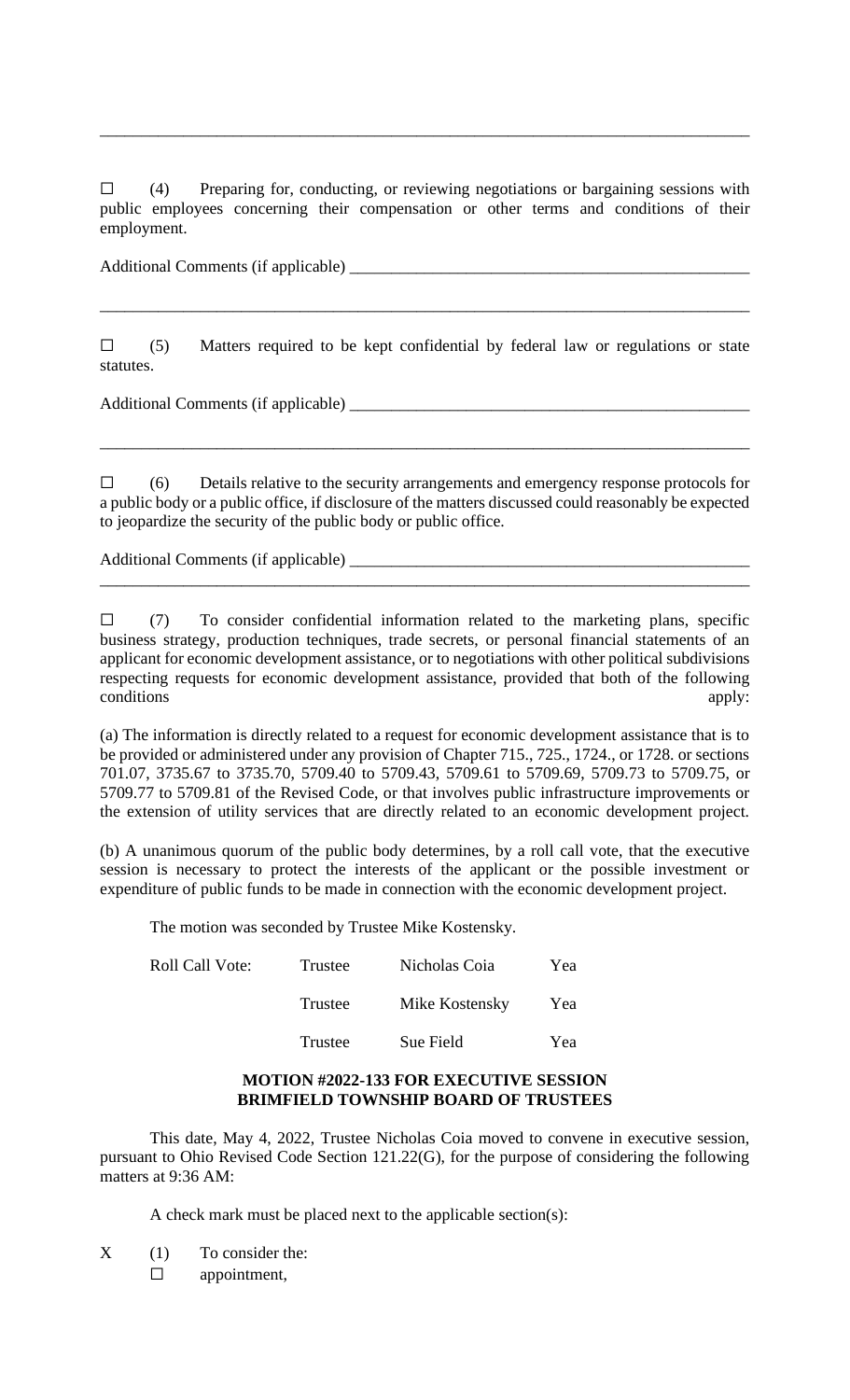- ☐ employment,
- □ dismissal,
- $\square$  discipline,
- ☐ promotion,
- □ demotion,
- ☐ or compensation of a public employee or official,

X or the investigation of charges or complaints against a public employee, official, licensee, or regulated individual, unless the public employee, official, licensee, or regulated individual requests a public hearing.

Except as otherwise provided by law, no public body shall hold an executive session for the discipline of an elected official for conduct related to the performance of the elected official's official duties or for the elected official's removal from office. If a public body holds an executive session pursuant to division  $(G)(1)$  of this section, the motion and vote to hold that executive session shall state which one or more of the approved purposes listed in division (G)(1) of this section are the purposes for which the executive session is to be held but need not include the name of any person to be considered at the meeting.

Additional Comments (if applicable) \_\_\_\_\_\_\_\_\_\_\_\_\_\_\_\_\_\_\_\_\_\_\_\_\_\_\_\_\_\_\_\_\_\_\_\_\_\_\_\_\_\_\_\_\_\_\_\_

 $\Box$  (2) To consider the purchase of property for public purposes, or for the sale of property at competitive bidding, if premature disclosure of information would give an unfair competitive or bargaining advantage to a person whose personal, private interest is averse to the general public interest. No member of a public body shall use division (G)(2) of this section as a subterfuge for providing covert information to prospective buyers or sellers. A purchase or sale of public property is void if the seller or buyer of the public property has received covert information from a member of a public body that has not been disclosed to the general public in sufficient time for other prospective buyers and sellers to prepare and submit offers.

\_\_\_\_\_\_\_\_\_\_\_\_\_\_\_\_\_\_\_\_\_\_\_\_\_\_\_\_\_\_\_\_\_\_\_\_\_\_\_\_\_\_\_\_\_\_\_\_\_\_\_\_\_\_\_\_\_\_\_\_\_\_\_\_\_\_\_\_\_\_\_\_\_\_\_\_\_\_

If the minutes of the public body show that all meetings and deliberations of the public body have been conducted in compliance with this section, any instrument executed by the public body purporting to convey, lease, or otherwise dispose of any right, title, or interest in any public property shall be conclusively presumed to have been executed in compliance with this section insofar as title or other interest of any bona fide purchasers, lessees, or transferees of the property is concerned.

Additional Comments (if applicable) \_\_\_\_\_\_\_\_\_\_\_\_\_\_\_\_\_\_\_\_\_\_\_\_\_\_\_\_\_\_\_\_\_\_\_\_\_\_\_\_\_\_\_\_\_\_\_\_

 $\Box$  (3) Conferences with an attorney for the public body concerning disputes involving the public body that are the subject of pending or imminent court action.

\_\_\_\_\_\_\_\_\_\_\_\_\_\_\_\_\_\_\_\_\_\_\_\_\_\_\_\_\_\_\_\_\_\_\_\_\_\_\_\_\_\_\_\_\_\_\_\_\_\_\_\_\_\_\_\_\_\_\_\_\_\_\_\_\_\_\_\_\_\_\_\_\_\_\_\_\_\_

Additional Comments (if applicable) \_\_\_\_\_\_\_\_\_\_\_\_\_\_\_\_\_\_\_\_\_\_\_\_\_\_\_\_\_\_\_\_\_\_\_\_\_\_\_\_\_\_\_\_\_\_\_\_

 $\Box$  (4) Preparing for, conducting, or reviewing negotiations or bargaining sessions with public employees concerning their compensation or other terms and conditions of their employment.

\_\_\_\_\_\_\_\_\_\_\_\_\_\_\_\_\_\_\_\_\_\_\_\_\_\_\_\_\_\_\_\_\_\_\_\_\_\_\_\_\_\_\_\_\_\_\_\_\_\_\_\_\_\_\_\_\_\_\_\_\_\_\_\_\_\_\_\_\_\_\_\_\_\_\_\_\_\_

Additional Comments (if applicable) \_\_\_\_\_\_\_\_\_\_\_\_\_\_\_\_\_\_\_\_\_\_\_\_\_\_\_\_\_\_\_\_\_\_\_\_\_\_\_\_\_\_\_\_\_\_\_\_

 $\square$  (5) Matters required to be kept confidential by federal law or regulations or state

\_\_\_\_\_\_\_\_\_\_\_\_\_\_\_\_\_\_\_\_\_\_\_\_\_\_\_\_\_\_\_\_\_\_\_\_\_\_\_\_\_\_\_\_\_\_\_\_\_\_\_\_\_\_\_\_\_\_\_\_\_\_\_\_\_\_\_\_\_\_\_\_\_\_\_\_\_\_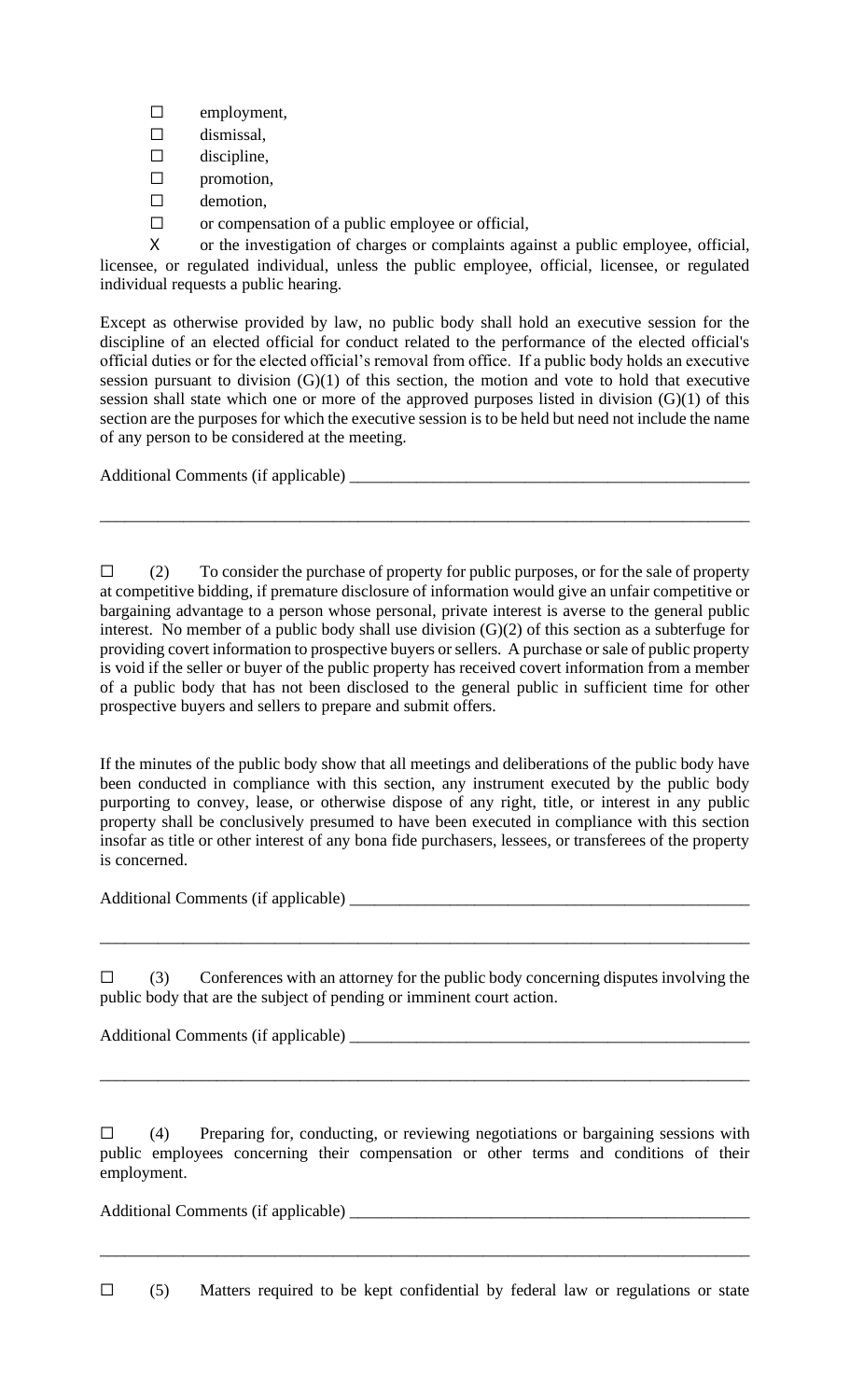statutes.

Additional Comments (if applicable) \_\_\_\_\_\_\_\_\_\_\_\_\_\_\_\_\_\_\_\_\_\_\_\_\_\_\_\_\_\_\_\_\_\_\_\_\_\_\_\_\_\_\_\_\_\_\_\_

☐ (6) Details relative to the security arrangements and emergency response protocols for a public body or a public office, if disclosure of the matters discussed could reasonably be expected to jeopardize the security of the public body or public office.

\_\_\_\_\_\_\_\_\_\_\_\_\_\_\_\_\_\_\_\_\_\_\_\_\_\_\_\_\_\_\_\_\_\_\_\_\_\_\_\_\_\_\_\_\_\_\_\_\_\_\_\_\_\_\_\_\_\_\_\_\_\_\_\_\_\_\_\_\_\_\_\_\_\_\_\_\_\_

\_\_\_\_\_\_\_\_\_\_\_\_\_\_\_\_\_\_\_\_\_\_\_\_\_\_\_\_\_\_\_\_\_\_\_\_\_\_\_\_\_\_\_\_\_\_\_\_\_\_\_\_\_\_\_\_\_\_\_\_\_\_\_\_\_\_\_\_\_\_\_\_\_\_\_\_\_\_

Additional Comments (if applicable) \_\_\_\_\_\_\_\_\_\_\_\_\_\_\_\_\_\_\_\_\_\_\_\_\_\_\_\_\_\_\_\_\_\_\_\_\_\_\_\_\_\_\_\_\_\_\_\_

 $\Box$  (7) To consider confidential information related to the marketing plans, specific business strategy, production techniques, trade secrets, or personal financial statements of an applicant for economic development assistance, or to negotiations with other political subdivisions respecting requests for economic development assistance, provided that both of the following conditions apply:

(a) The information is directly related to a request for economic development assistance that is to be provided or administered under any provision of Chapter 715., 725., 1724., or 1728. or sections 701.07, 3735.67 to 3735.70, 5709.40 to 5709.43, 5709.61 to 5709.69, 5709.73 to 5709.75, or 5709.77 to 5709.81 of the Revised Code, or that involves public infrastructure improvements or the extension of utility services that are directly related to an economic development project.

(b) A unanimous quorum of the public body determines, by a roll call vote, that the executive session is necessary to protect the interests of the applicant or the possible investment or expenditure of public funds to be made in connection with the economic development project.

The motion was seconded by Trustee Mike Kostensky.

| <b>Roll Call Vote:</b>  | Trustee | Nicholas Coia  | Yea |
|-------------------------|---------|----------------|-----|
|                         | Trustee | Mike Kostensky | Yea |
| <b>MOTION #2022-134</b> | Trustee | Sue Field      | Yea |

Nicholas Coia moved to return from executive session back to the regular meeting at 12:24 PM. Sue Fields second.

| Mike Kostensky | - yea | Sue Fields - yea   |
|----------------|-------|--------------------|
| Nicholas Coia  | - yea | <b>Motion Pass</b> |

MOTION #2022-135

Nicholas Coia moved to hire Records Clerk Cassandra Moles at the Police Department, date of hire pending the completion of background search screening. Mike Kostensky second.

| Mike Kostensky | - yea |
|----------------|-------|
| Nicholas Coia  | - yea |

Sue Fields - yea Motion Pass<sup>1</sup>

MOTION #2022-136

Mike Kostensky moved to eliminate the position of the Township Administrative effective 5/6/2022. Sue Fields second.

| Mike Kostensky | - yea | Sue Fields - yea   |
|----------------|-------|--------------------|
| Nicholas Coia  | - yea | <b>Motion Pass</b> |

There being no further business to come before this meeting of the Brimfield Township